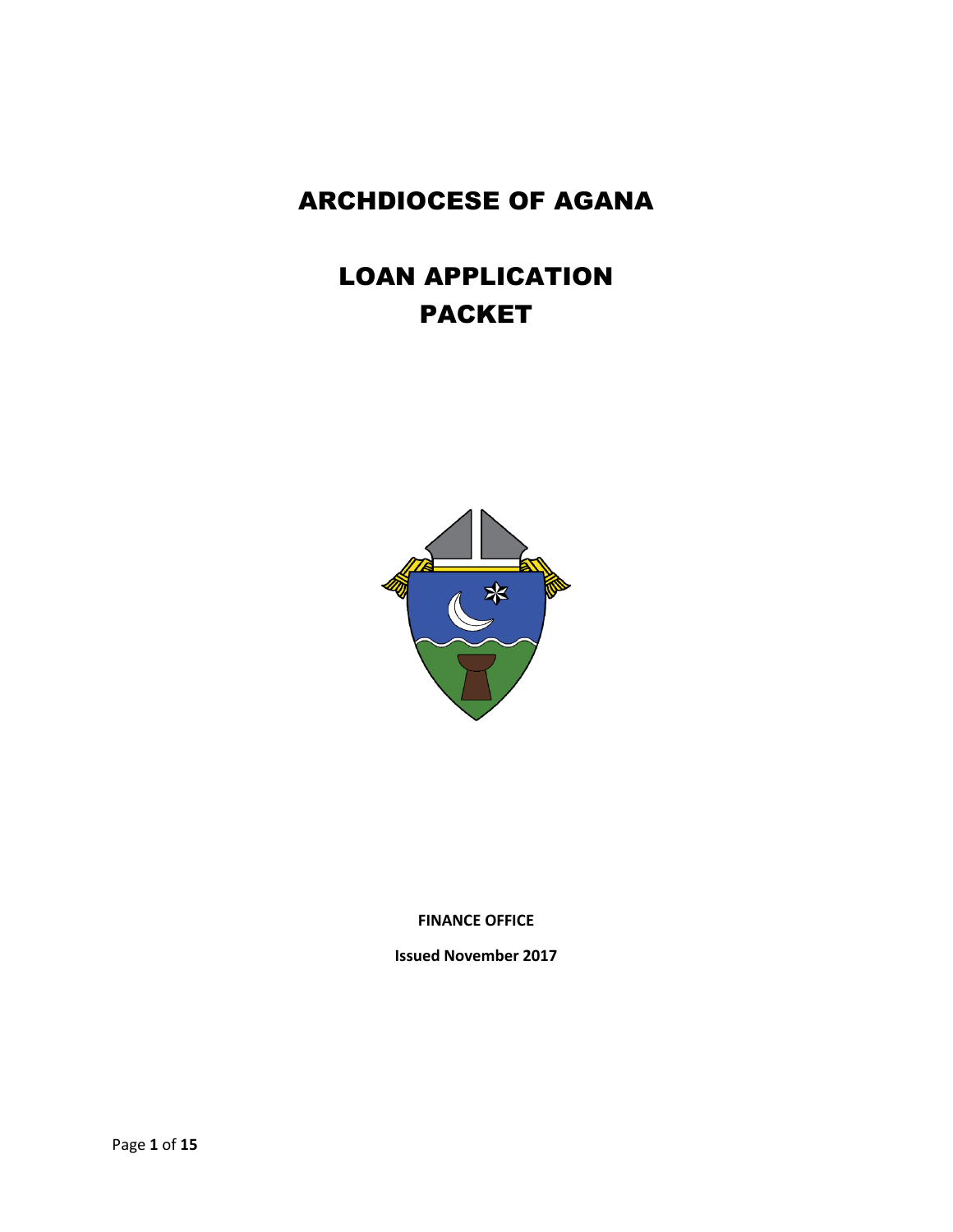## **TABLE OF CONTENTS**

| Contents |  |
|----------|--|
|          |  |
| Part 1.  |  |
|          |  |
|          |  |
|          |  |
| Part 1.  |  |
| Part 2.  |  |
|          |  |
| Part 1.  |  |
| Part 2.  |  |
|          |  |
| Part 1.  |  |
| Part 2.  |  |
| Part 3.  |  |
| Part 4.  |  |
|          |  |
| Part 1.  |  |
|          |  |
| Part 1.  |  |
| Part 2.  |  |
| Part 2.  |  |
|          |  |
|          |  |
|          |  |
|          |  |
|          |  |
|          |  |
|          |  |
|          |  |
|          |  |
|          |  |
|          |  |
|          |  |
|          |  |
|          |  |
|          |  |
|          |  |
|          |  |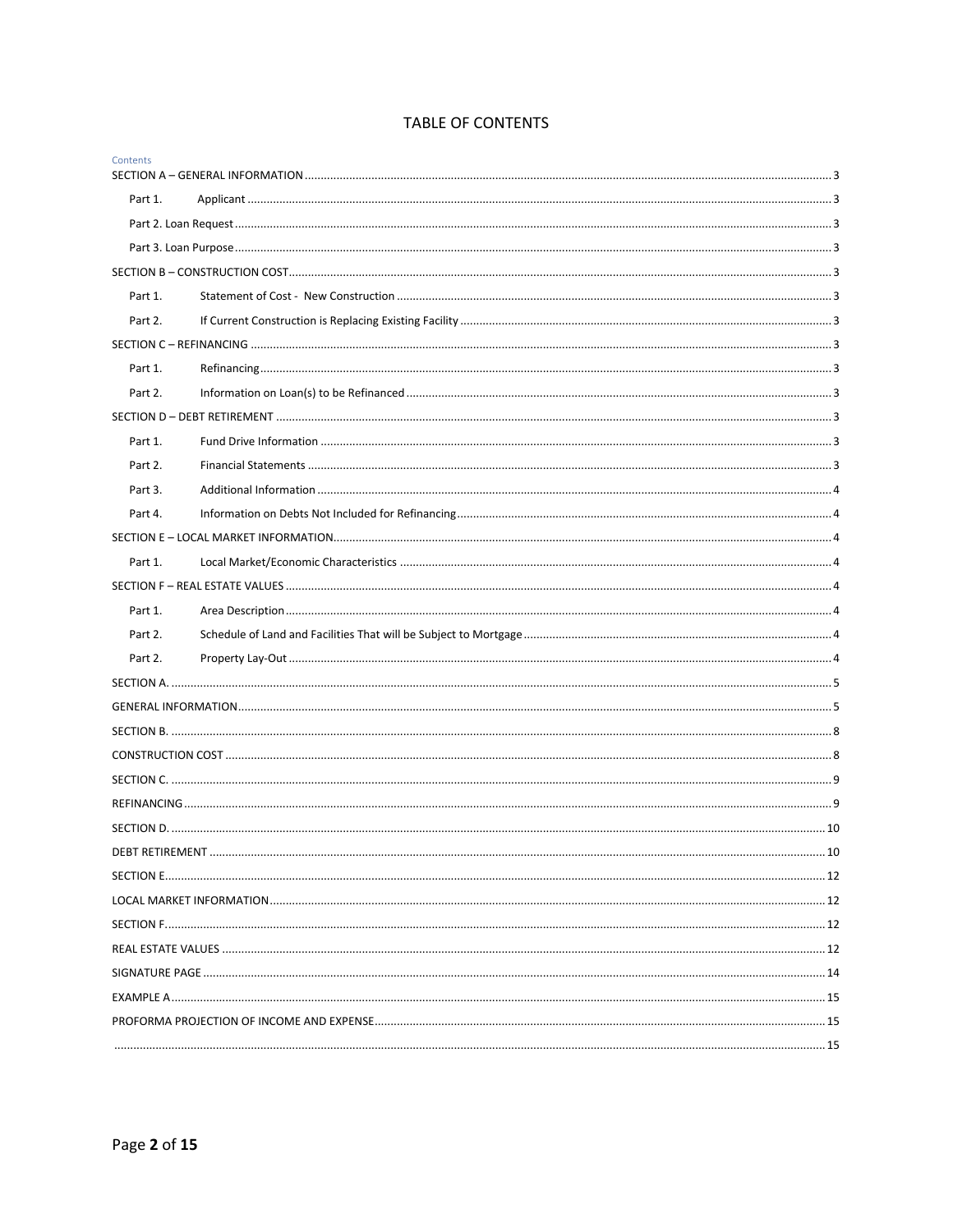This application is divided into six sections. **ALL SECTIONS MUST BE COMPLETE**. If a section area is not applicable, please write "NONE" in the space provided. If information is provided in supporting materials, please direct to the relevant documents. If you have questions, please call 671-562-0015 or send email to [aoafinanceadmin@archagana.org.](mailto:aoafinanceadmin@archagana.org)

## <span id="page-2-0"></span>SECTION A – GENERAL INFORMATION

<span id="page-2-3"></span><span id="page-2-2"></span><span id="page-2-1"></span>

| Part 1. Applicant                        | Complete all information in this section.                                                                                           |
|------------------------------------------|-------------------------------------------------------------------------------------------------------------------------------------|
| Part 2. Loan Request                     | Describe the requested loan amount and amortization period<br>$\overline{\phantom{a}}$<br>(term of the loan).                       |
| Part 3. Loan Purpose                     | Describe how the proceed will be used.                                                                                              |
| Subsection A<br>$\overline{\phantom{a}}$ | Complete only if the applicant is a parish or others.                                                                               |
| Subsection B<br>$\overline{\phantom{a}}$ | Complete only if the applicant is a school run by the archdiocese or<br>religious order. If a parish school, complete Subsection A. |

## <span id="page-2-4"></span>SECTION B – CONSTRUCTION COST

<span id="page-2-5"></span>Part 1. Statement of Cost - New Construction - Please complete all applicable information in this section.

<span id="page-2-6"></span>Part 2. If Current Construction is Replacing Existing Facility - Please complete if applicable.

## <span id="page-2-7"></span>SECTION C – REFINANCING

- <span id="page-2-8"></span>Part 1. Refinancing **- Please complete if applicable.**
- <span id="page-2-9"></span>Part 2. Information on Loan(s) to be Refinanced - List all loans that will be refinanced with proceeds. List all loan account information including the lender of loan(s) to be refinanced, a contact person at the lending company, and that person's telephone number. Payment history will be required for all outstanding loans considered for refinancing.

## <span id="page-2-10"></span>SECTION D – DEBT RETIREMENT

- <span id="page-2-11"></span>Part 1. Fund Drive Information **- Complete this section if a fund drive is currently** being conducted or if a drive is planned for the future.
- <span id="page-2-12"></span>Part 2. Financial Statements - Included all financial statements requested in this section. To complete the five (5) year pro forma statements please call accounting office at 671-562-0012 for assistance.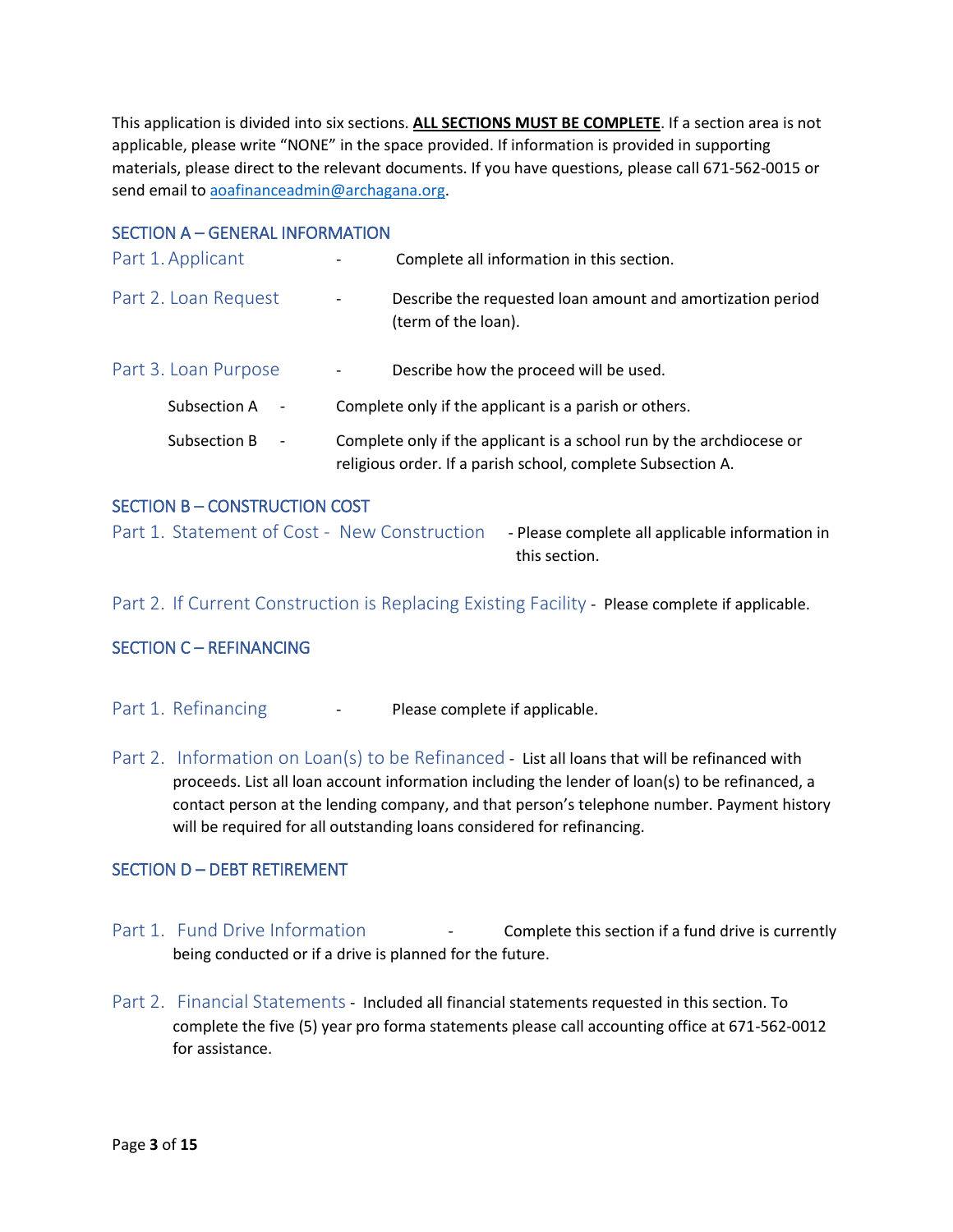- <span id="page-3-0"></span>Part 3. Additional Information - Included any building fund or capital campaign literature and any additional information to show an ability to service the loan.
- <span id="page-3-1"></span>Part 4. Information on Debts Not Included for Refinancing - This section should be completed for all other debt owed by the applicant. Do not include debts that will be refinanced with the proceeds of this application; those debts should be listed in Section C, part two. Archdiocese of Agana reserves the right to request payment history from current lenders/debt holders.

## <span id="page-3-2"></span>SECTION E – LOCAL MARKET INFORMATION

<span id="page-3-3"></span>Part 1. Local Market/Economic Characteristics - This section should contain a description of the local industry as well as a list of the major employers of the area.

#### <span id="page-3-4"></span>SECTION F – REAL ESTATE VALUES

- <span id="page-3-5"></span>Part 1. Area Description - Please provide a general description of the area where the property is located.
- <span id="page-3-6"></span>Part 2. Schedule of Land and Facilities That will be Subject to Mortgage - (All land and building are subject to mortgage.) To complete this section, we recommend getting help from a real estate professional who is knowledgeable as to values of commercial and church property. Please use the best estimates when completing the fields for the value per acre of land and the value of existing buildings. The estimate of the value of new facilities should be equal to the cost of their construction. For the purpose of this application, facilities shall mean any improvements (buildings) made to the land. Please note that the loan amount cannot exceed 75% of the appraised real estate value, subject to a professional appraisal by a locally certified appraiser prior to closing.
- <span id="page-3-7"></span>Part 2. Property Lay-Out – Please attached sketch or plan of property on a separate sheet.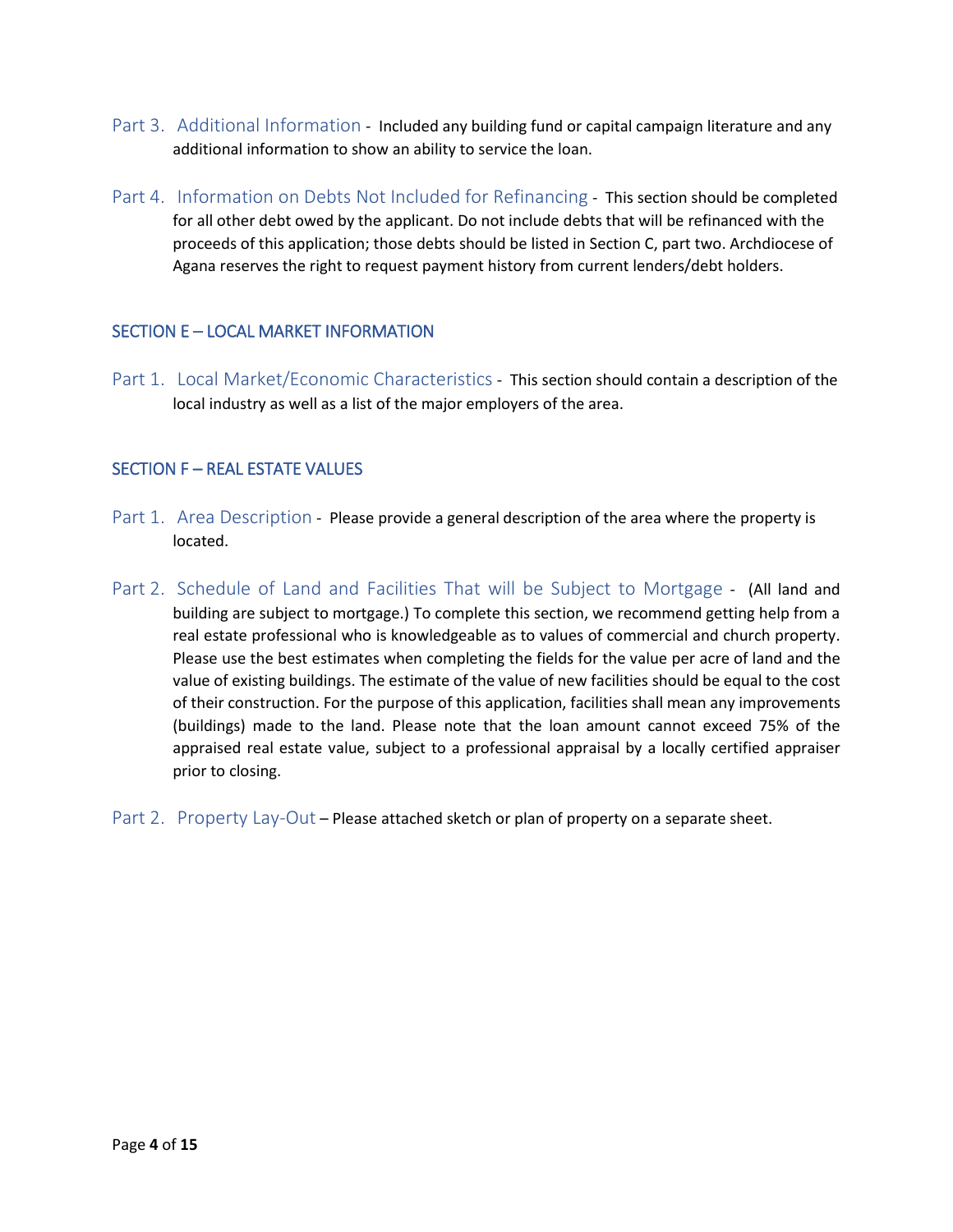<span id="page-4-0"></span>ALL SECTION MUST BE COMPLETED. If a section area is not applicable, please write "NONE" in the space provided. If information is provided in supporting materials, please direct to the relevant documents.

## SECTION A. GENERAL INFORMATION

<span id="page-4-1"></span>

| 1.<br><b>APPLICANT:</b>                | Parish School       | Other               |                      |
|----------------------------------------|---------------------|---------------------|----------------------|
| <b>Borrower</b>                        |                     |                     |                      |
| <b>Street Address</b>                  | P.O. Box            | <b>Telephone No</b> |                      |
| City                                   | <b>State</b>        | <b>Zip Code</b>     | <b>Country</b>       |
| In the Parish/School Order of          |                     |                     |                      |
| <b>Contact Person's Name Borrower)</b> | <b>Telephone No</b> | Fax No              | <b>Email Address</b> |

**Has the parish/school/agency or religious order approved and agreed to guarantee the loan?**

**\_\_\_\_\_\_\_\_\_\_\_\_ YES \_\_\_\_\_\_\_\_\_\_\_\_\_ NO**

| <b>Contact Person's Name Borrower)</b> | Telephone No | <b>Fax No</b> | <b>Email Address</b> |
|----------------------------------------|--------------|---------------|----------------------|
|                                        |              |               |                      |
|                                        |              |               |                      |

#### **2. LOAN REQUEST**

| <b>Amount of Loan</b><br>\$                       | Type:<br>Check one only:                                              |
|---------------------------------------------------|-----------------------------------------------------------------------|
| <b>Loan Term Preferred</b><br>$15$ 20<br>10<br>5  | Secured<br>Unsecured (Available only for amounts up to \$25,000 only) |
| Please describe the purpose of the proposed loan. | <b>3. LOAN PURPOSE</b>                                                |
| Page 5 of 15                                      |                                                                       |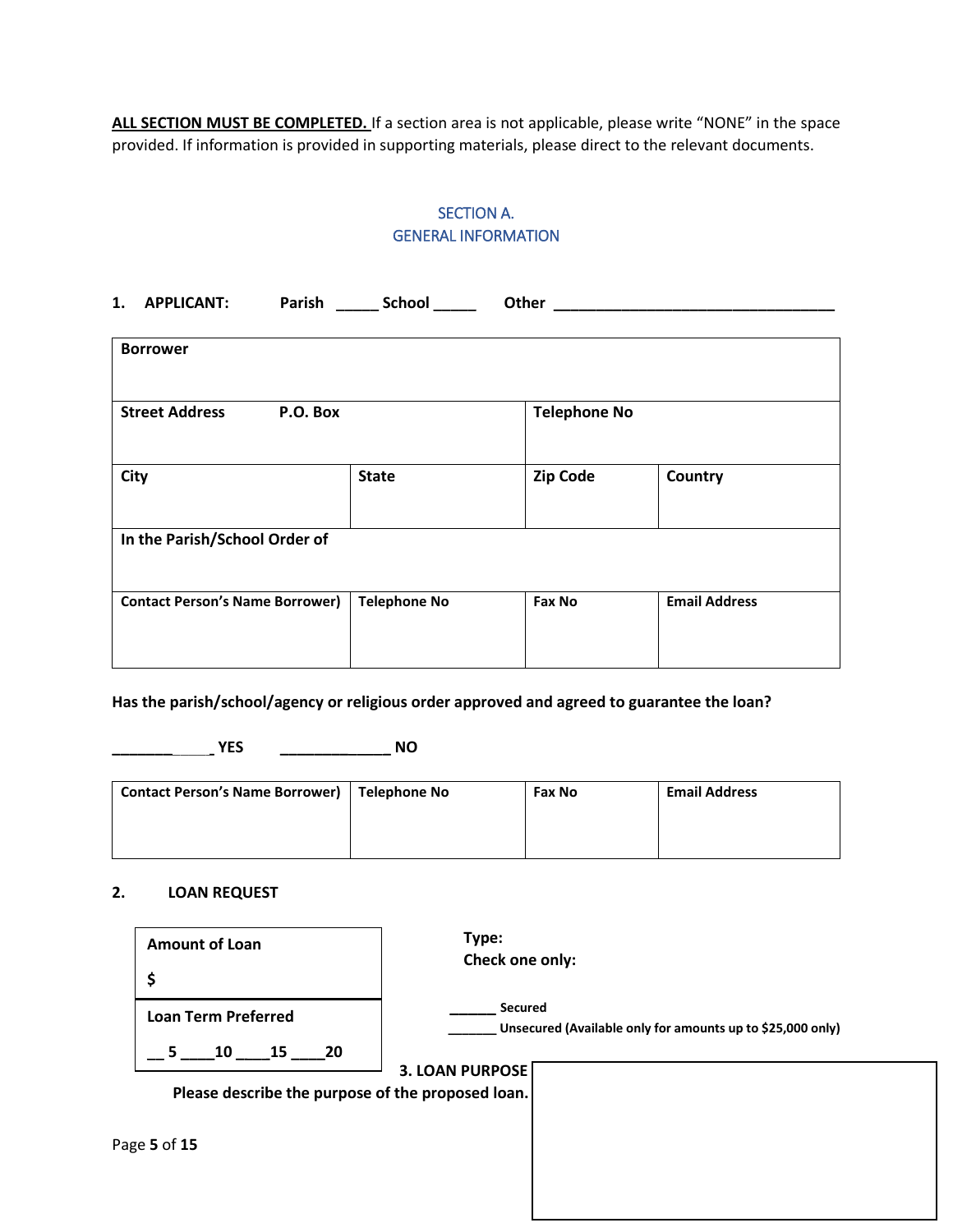| А. |  | If Parish |  |
|----|--|-----------|--|
|    |  |           |  |

| a.1 Number of families registered year by year in each of the last five (5) years.<br>20 $ =$ $ 20$ $ =$ $ 20$ $ =$ $ 20$ $ =$ $ 20$ $ =$ $-$                                                                                                                                                   |  | a.4 Tuition for student year by year in each of the last five years<br>20 _____= ______ 20 ______= ______ 20 ______= ______ 20 ______= ______ 20 ______= _____ |
|-------------------------------------------------------------------------------------------------------------------------------------------------------------------------------------------------------------------------------------------------------------------------------------------------|--|----------------------------------------------------------------------------------------------------------------------------------------------------------------|
| a.2 Annual giving per family year by year in each of the last five years.<br>$20 = 20 = 20 = 20 = 20 = 20 = 20 =$<br>If parish has a school:<br>a.3 Number of students registered year by year in each of the last five years.<br>20 $ =$ $ 20$ $=$ $ 20$ $=$ $ 20$ $=$ $ 20$ $=$ $ 20$ $=$ $-$ |  |                                                                                                                                                                |
|                                                                                                                                                                                                                                                                                                 |  |                                                                                                                                                                |
|                                                                                                                                                                                                                                                                                                 |  |                                                                                                                                                                |
|                                                                                                                                                                                                                                                                                                 |  |                                                                                                                                                                |
|                                                                                                                                                                                                                                                                                                 |  |                                                                                                                                                                |
|                                                                                                                                                                                                                                                                                                 |  |                                                                                                                                                                |
|                                                                                                                                                                                                                                                                                                 |  |                                                                                                                                                                |
|                                                                                                                                                                                                                                                                                                 |  |                                                                                                                                                                |
|                                                                                                                                                                                                                                                                                                 |  |                                                                                                                                                                |
|                                                                                                                                                                                                                                                                                                 |  |                                                                                                                                                                |
|                                                                                                                                                                                                                                                                                                 |  |                                                                                                                                                                |
|                                                                                                                                                                                                                                                                                                 |  |                                                                                                                                                                |
|                                                                                                                                                                                                                                                                                                 |  |                                                                                                                                                                |
|                                                                                                                                                                                                                                                                                                 |  |                                                                                                                                                                |
|                                                                                                                                                                                                                                                                                                 |  |                                                                                                                                                                |
| If School<br>В.                                                                                                                                                                                                                                                                                 |  |                                                                                                                                                                |
| Please give a brief history of the school, including the year it was founded.                                                                                                                                                                                                                   |  |                                                                                                                                                                |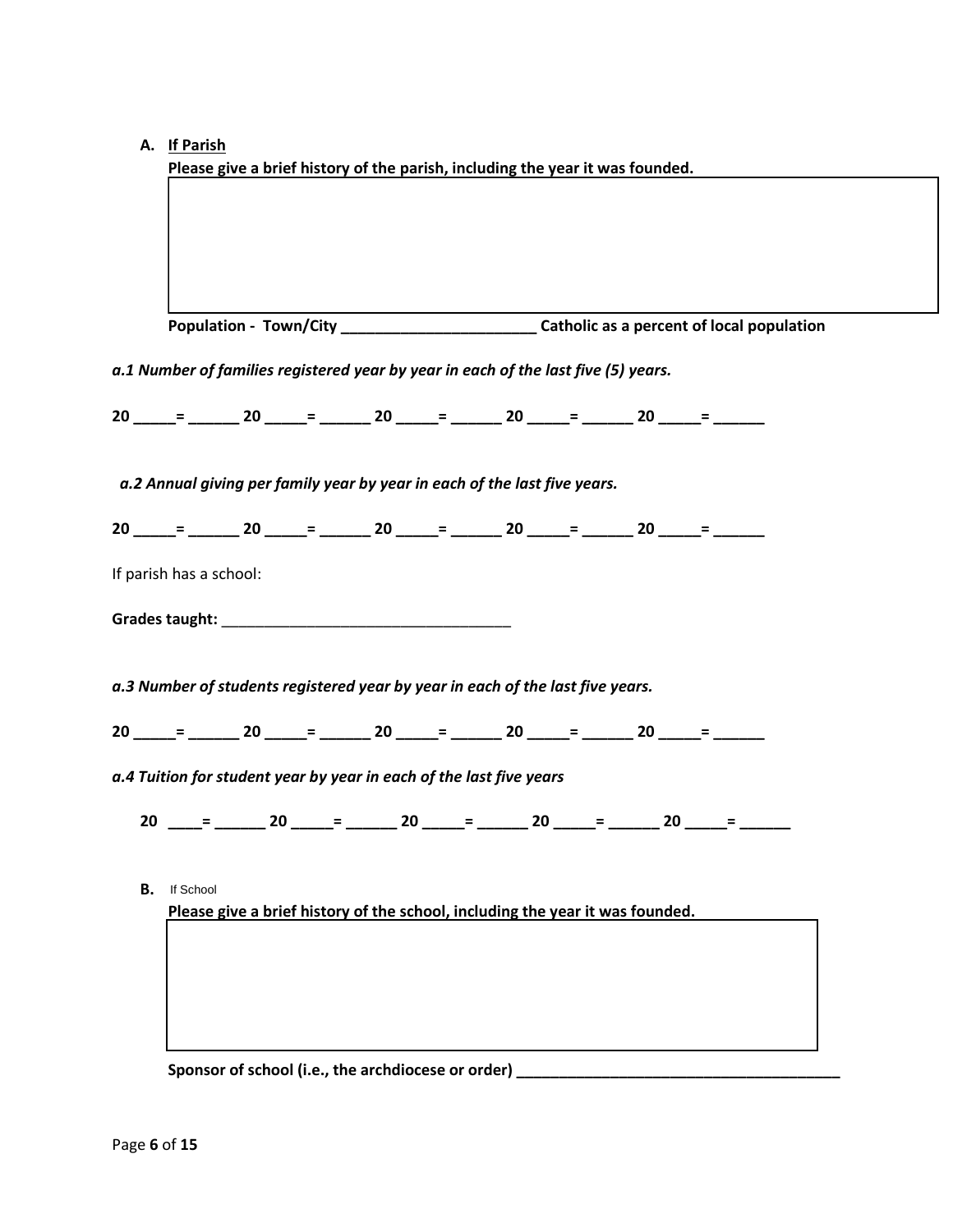| B.1 Number of students registered year by year in each of the last five (5) years.     |  |  |  |                                                                                                           |  |
|----------------------------------------------------------------------------------------|--|--|--|-----------------------------------------------------------------------------------------------------------|--|
|                                                                                        |  |  |  | $20$ _____= ______ 20 _____= _____ 20 _____= _____ 20 _____= ______ 20 _____= ______                      |  |
| B.2 Tuition for student year by year in each of the last five years                    |  |  |  |                                                                                                           |  |
|                                                                                        |  |  |  | $20$ ____= ______ 20 ____= _____ 20 ____= _____ 20 ____= ______ 20 ____= ______                           |  |
| B.3 Population of area that school serves year by year in each of the last five years. |  |  |  |                                                                                                           |  |
|                                                                                        |  |  |  |                                                                                                           |  |
|                                                                                        |  |  |  | B.4 Number of Catholics as a percent of the local population year by year in each of the last five years. |  |
|                                                                                        |  |  |  | $20$ _____= ______ 20 _____= ______ 20 _____= ______ 20 _____= ______ 20 _____= ______                    |  |

**C. If Other Institution:**

Please give a brief history of the institution, including the year it was founded.

Sponsor **Sponsor of school (i.e., the archdiocese or**  of Other Institution **order) \_\_\_\_\_\_\_\_\_\_\_\_\_\_\_\_\_\_\_\_\_\_\_\_\_\_\_\_\_\_\_\_\_\_\_\_\_\_**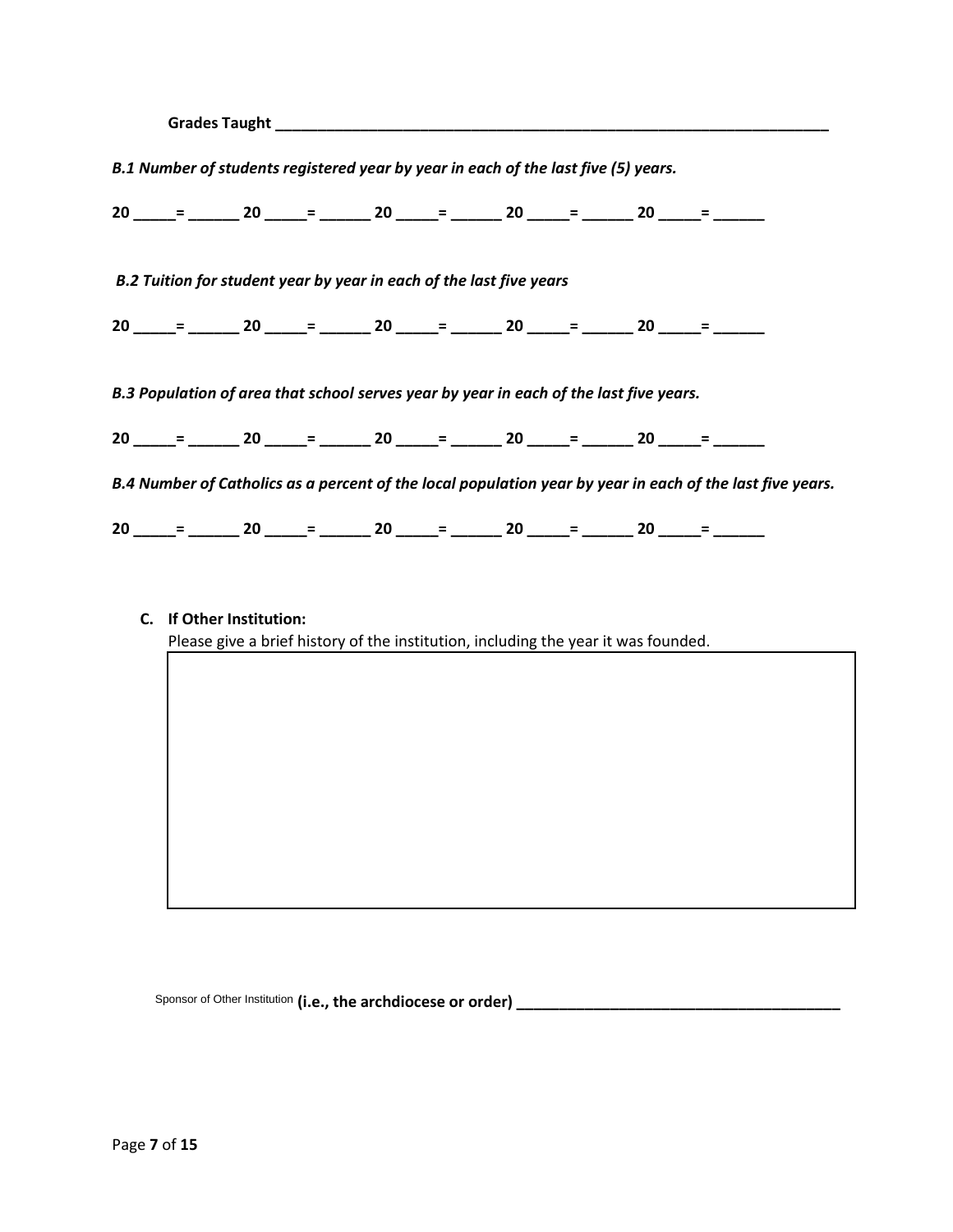## SECTION B. CONSTRUCTION COST

#### <span id="page-7-1"></span><span id="page-7-0"></span>**1. Statement of Costs – New Construction**

| Site Cost, if newly purchase (<br>acres)                     |  |
|--------------------------------------------------------------|--|
| <b>Estimated Cost of the Building Project</b>                |  |
| Other costs (professional fees, construction interest, etc.) |  |
| <b>TOTAL Cost of New Construction</b>                        |  |

Name and location of interim construction lender

**2. If Current Construction is Replacing Existing Facility** Please explain the disposition or use of the old facility.

- **3. Financial Statement (include with application)** Please include the following statements:
	- Balance Sheets and Income Statements of the applicant for the past (3) fiscal years with supporting schedules
	- Audited balance sheet and income statement of the guarantor for the last fiscal year with supporting schedules.
	- Five (5) year proforma projection of income and expenses of the applicant (An illustrative pro forma projection is included inside the back cover as Example A. For annual principal and interest payment information, please call 671-562-0015 and ask for the accounting/finance dept.
	- Spreadsheet of all capital campaign pledges, including the amount of the pledge, when the pledge was made, the amount collected from the pledge, and terms of payment
	- Statement of Cash Flows, current year applied + two (2) years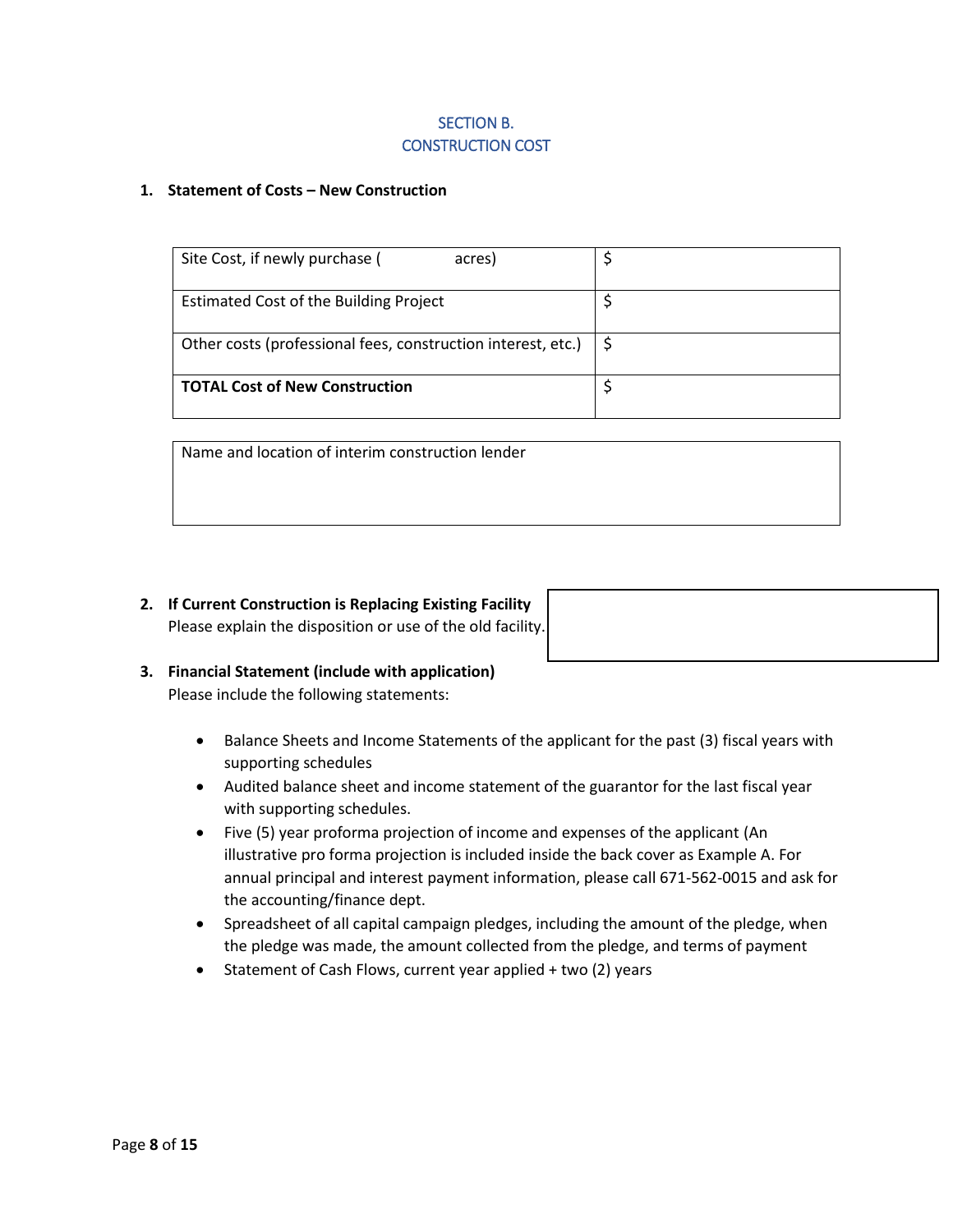## SECTION C. **REFINANCING**

#### <span id="page-8-1"></span><span id="page-8-0"></span>**1. Refinancing**

Please describe what the existing loan(s) was used for.

## **2. Financial Statement (include with application)** Please include the following statements:

- Balance Sheets and Income Statements of the applicant for the past (3) fiscal years with supporting schedules
- Audited balance sheet and income statement of the guarantor for the last fiscal year with supporting schedules.
- Five (5) year proforma projection of income and expenses of the applicant (An illustrative pro forma projection is included inside the back cover as Example A. For annual principal and interest payment information, please call 671-562-0015 and ask for the accounting/finance dept.
- Spreadsheet of all capital campaign pledges, including the amount of the pledge, when the pledge was made, the amount collected from the pledge, and terms of payment
- Statement of Cash Flows, current year applied + two (2) years

#### 3. **Information of Loan(s) to be Refinanced**

Please list all loans that will be refinanced.

| A. Name of Lender:        | <b>Account No:</b>      |
|---------------------------|-------------------------|
| <b>Phone:</b>             | <b>Contact Name:</b>    |
| <b>Contact Job Title:</b> | Email:                  |
| <b>Unpaid Balance:</b>    | <b>Monthly Payment:</b> |
| <b>Original Loan:</b>     | <b>Interest Rate:</b>   |
| <b>Start Date:</b>        | <b>Maturity Date:</b>   |

| <b>B.</b> Name of Lender: | <b>Account No:</b>      |
|---------------------------|-------------------------|
| <b>Phone:</b>             | <b>Contact Name:</b>    |
| <b>Contact Job Title:</b> | Email:                  |
| <b>Unpaid Balance:</b>    | <b>Monthly Payment:</b> |
| <b>Original Loan:</b>     | <b>Interest Rate:</b>   |
| <b>Start Date:</b>        | <b>Maturity Date:</b>   |
|                           |                         |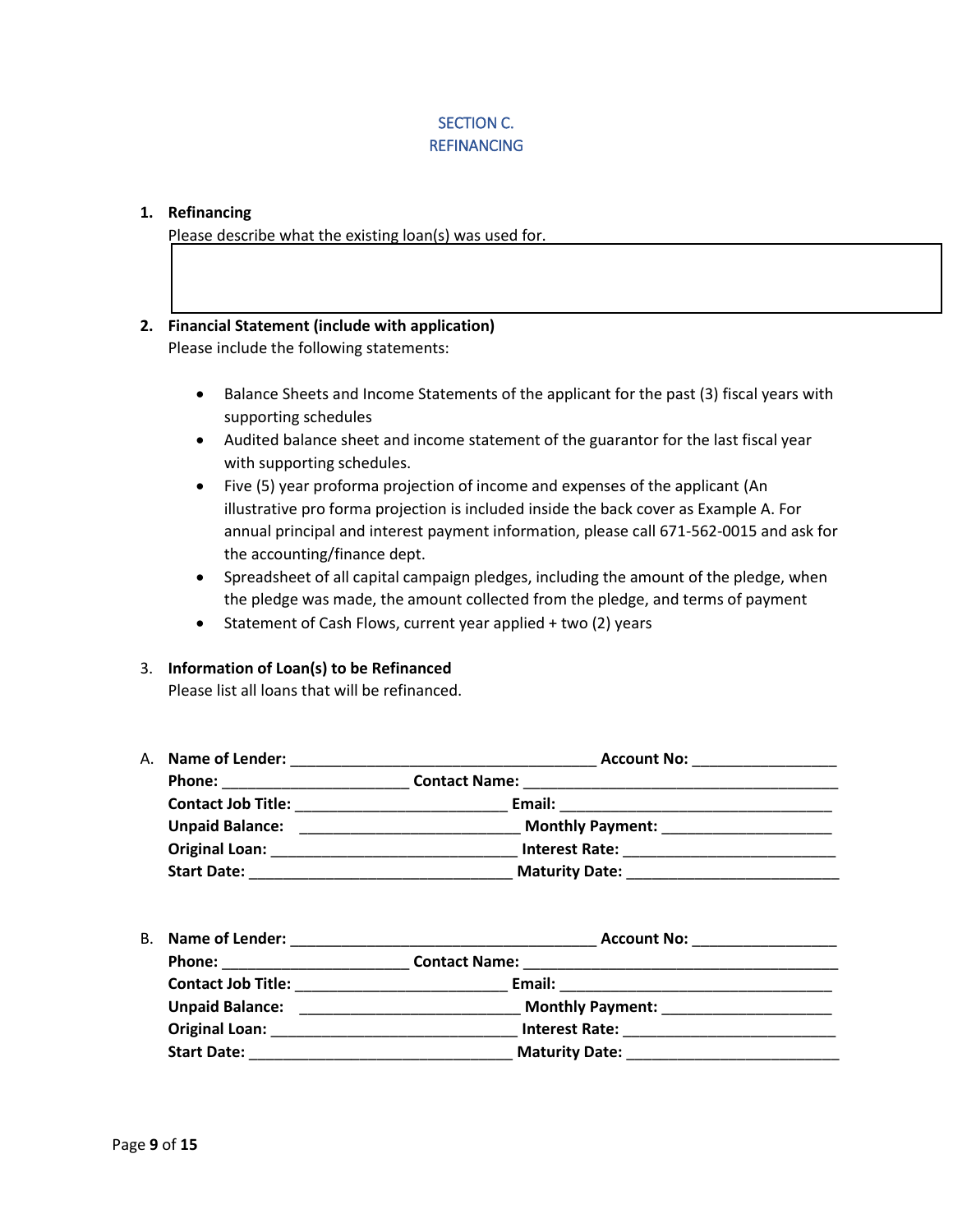| C. | <b>Name of Lender:</b>    | <b>Account No:</b>      |
|----|---------------------------|-------------------------|
|    | <b>Phone:</b>             | <b>Contact Name:</b>    |
|    | <b>Contact Job Title:</b> | Email:                  |
|    | <b>Unpaid Balance:</b>    | <b>Monthly Payment:</b> |
|    | <b>Original Loan:</b>     | <b>Interest Rate:</b>   |
|    | <b>Start Date:</b>        | <b>Maturity Date:</b>   |

## SECTION D. DEBT RETIREMENT

#### <span id="page-9-1"></span><span id="page-9-0"></span>**1. Fund Drive Information**

| Drive Conducted                           | Date initiated      | No. of Families Participating            | <b>Payment Period</b> |  |  |  |
|-------------------------------------------|---------------------|------------------------------------------|-----------------------|--|--|--|
| YES<br>NO.                                |                     |                                          | Years                 |  |  |  |
| Amount pledged                            | Payment received to | Payments anticipated in the current year |                       |  |  |  |
|                                           | date                |                                          |                       |  |  |  |
|                                           |                     |                                          |                       |  |  |  |
| Name of Firm, if any conducting the drive |                     |                                          |                       |  |  |  |
|                                           |                     |                                          |                       |  |  |  |

| If a drive has not been started, do you plan to initiate one? | When will the drive begin?     |
|---------------------------------------------------------------|--------------------------------|
| Name of firm, if any, that will be conducting the drive       |                                |
| What will be the goal?                                        | Payable over what time period? |

#### **2. Financial Statement (include with application)**

Please include the following statements:

- Balance Sheets and Income Statements of the applicant for the past (3) fiscal years with supporting schedules
- Audited balance sheet and income statement of the guarantor for the last fiscal year with supporting schedules.
- Five (5) year proforma projection of income and expenses of the applicant (An illustrative pro forma projection is included inside the back cover as Example A. For annual principal and interest payment information, please call 671-562-0015 and ask for the accounting/finance dept.
- Spreadsheet of all capital campaign pledges, including the amount of the pledge, when the pledge was made, the amount collected from the pledge, and terms of payment
- Statement of Cash Flows, current year applied + two (2) years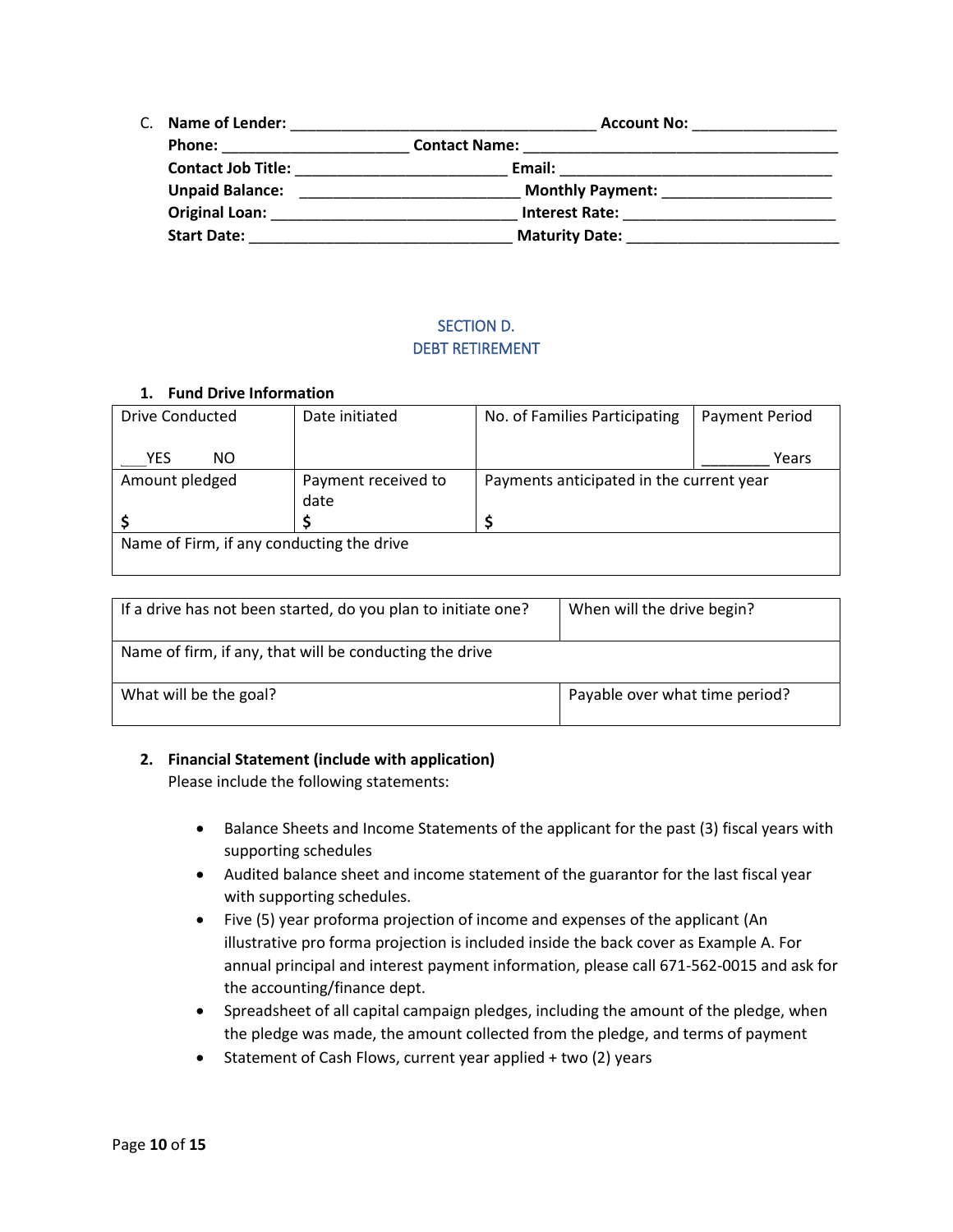#### **3. Additional Information**

Please include all or any of the following items:

- Any building fund brochures or capital campaign literature
- Any additional information available to show ability to service the loan

## **4. Information on Debt(s) Not Included for Refinancing\***

Indicate below all debt owed not included for refinance in section C part two. If extra space is needed, please attached a separate schedule.

| A. Name of Lender:        | <b>Account No:</b>      |  |
|---------------------------|-------------------------|--|
| <b>Phone:</b>             | <b>Contact Name:</b>    |  |
| <b>Contact Job Title:</b> | Email:                  |  |
| <b>Unpaid Balance:</b>    | <b>Monthly Payment:</b> |  |
| <b>Original Loan:</b>     | <b>Interest Rate:</b>   |  |
| <b>Start Date:</b>        | <b>Maturity Date:</b>   |  |

| <b>B.</b> Name of Lender: | <b>Account No:</b>      |
|---------------------------|-------------------------|
| Phone:                    | <b>Contact Name:</b>    |
| <b>Contact Job Title:</b> | Email:                  |
| <b>Unpaid Balance:</b>    | <b>Monthly Payment:</b> |
| <b>Original Loan:</b>     | <b>Interest Rate:</b>   |
| <b>Start Date:</b>        | <b>Maturity Date:</b>   |

| C. Name of Lender:        | <b>Account No:</b>      |  |  |  |  |  |
|---------------------------|-------------------------|--|--|--|--|--|
| <b>Phone:</b>             | <b>Contact Name:</b>    |  |  |  |  |  |
| <b>Contact Job Title:</b> | Email:                  |  |  |  |  |  |
| <b>Unpaid Balance:</b>    | <b>Monthly Payment:</b> |  |  |  |  |  |
| <b>Original Loan:</b>     | <b>Interest Rate:</b>   |  |  |  |  |  |
| <b>Start Date:</b>        | <b>Maturity Date:</b>   |  |  |  |  |  |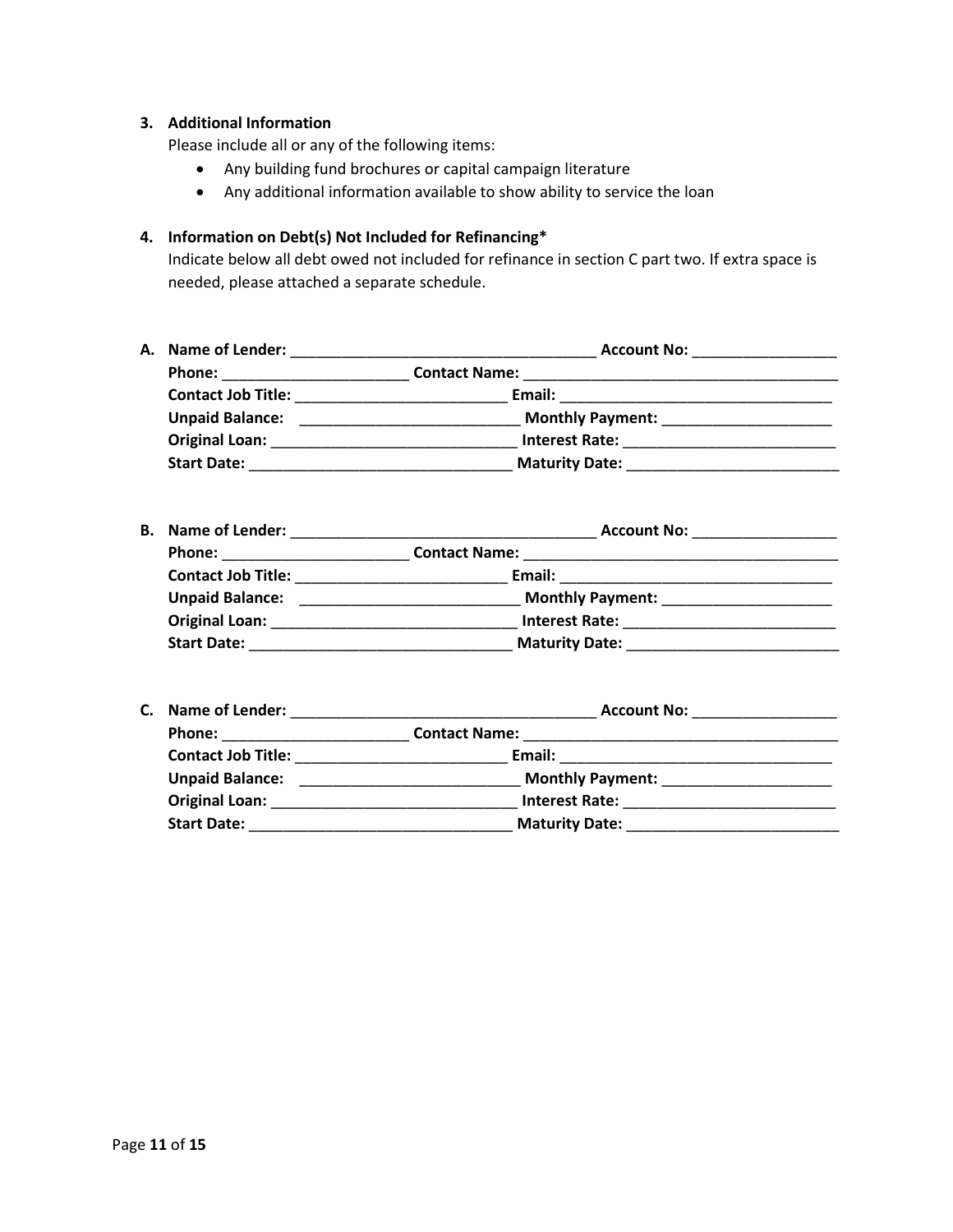## SECTION E. LOCAL MARKET INFORMATION

### <span id="page-11-1"></span><span id="page-11-0"></span>**1. Local Market/Economic Characteristics**

Briefly describe the local industry (retail, wholesale, hotel) and list the major employers in your area.

## SECTION F. REAL ESTATE VALUES

#### <span id="page-11-3"></span><span id="page-11-2"></span>**1. Area Description**

Please provide a general description of the area where the property to be mortgaged is located.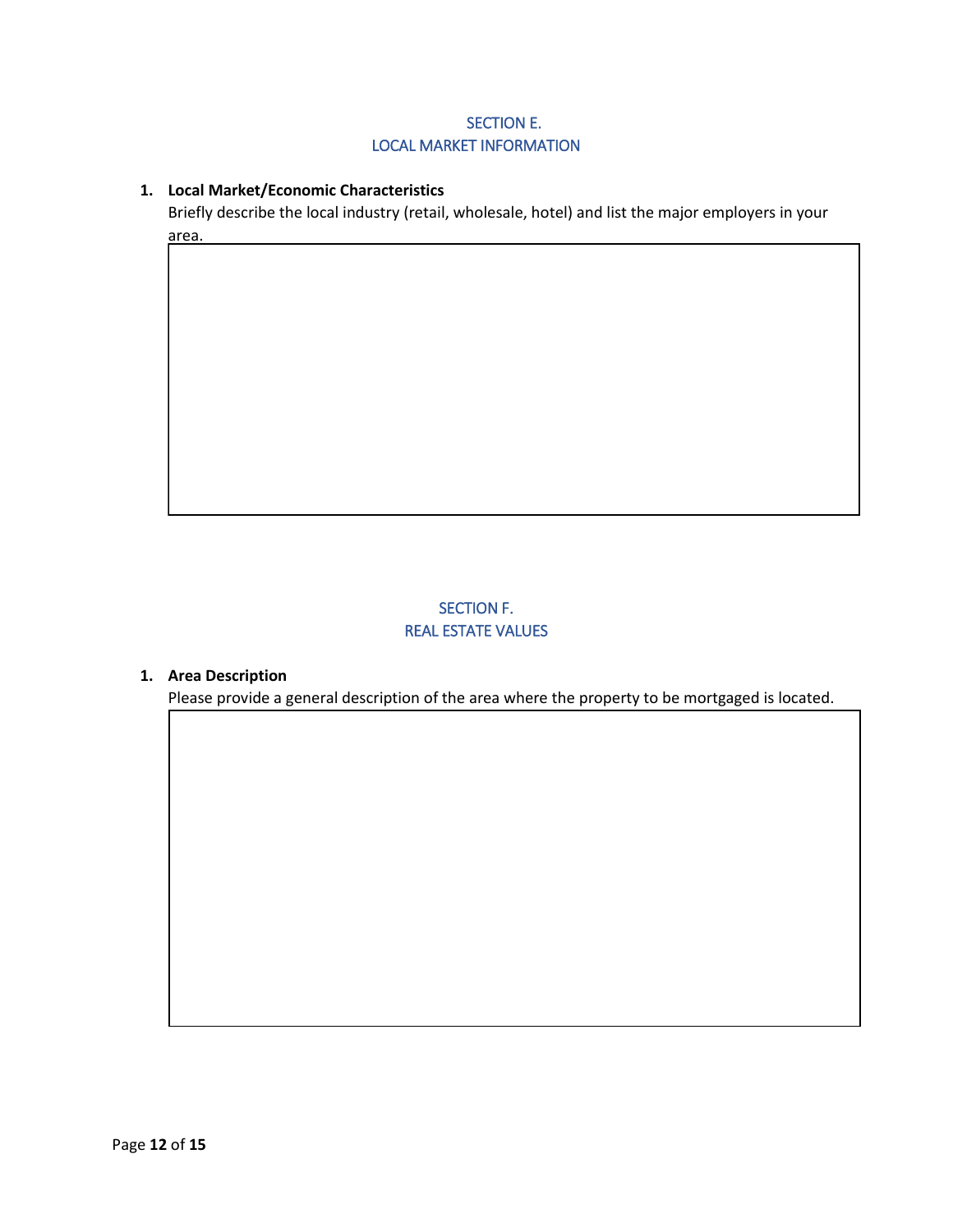## **2. Schedule of Land and Facilities That Will Be Subject to Mortgage\***

If more space is needed, please attach a separate schedule.

| <b>LAND</b>                                                                              | <b>NUMBER OF ACRES</b>  | <b>EST. VALUE PER</b><br><b>ACRE</b> | <b>LAND VALUE</b>                                         |
|------------------------------------------------------------------------------------------|-------------------------|--------------------------------------|-----------------------------------------------------------|
|                                                                                          |                         |                                      |                                                           |
|                                                                                          |                         |                                      |                                                           |
| <b>SUBTOTAL OF LAND</b>                                                                  |                         |                                      | \$                                                        |
| <b>EXISTING FACILITIES</b>                                                               | <b>YEAR CONSTRUCTED</b> | ARE (SQ. FT.)                        | <b>ESTIMATE OF VALUE OF</b><br><b>EXISTING FACILITIES</b> |
|                                                                                          |                         |                                      |                                                           |
|                                                                                          |                         |                                      |                                                           |
|                                                                                          |                         |                                      |                                                           |
|                                                                                          |                         |                                      |                                                           |
| <b>NEW FACILITIES</b><br>(value should equal total cost of new<br>construction on pg. 8) |                         | AREA (SQ. FT.)                       | <b>ESTIMATE OF VALUE OF</b><br><b>NEW FACILITIES</b>      |
|                                                                                          |                         |                                      |                                                           |
| <b>SUBTOTAL OF ALL FACILITIES</b>                                                        |                         |                                      | \$                                                        |
| <b>GRAND TOTAL OF LAND &amp;</b><br><b>FACILIATIES</b>                                   |                         |                                      | \$                                                        |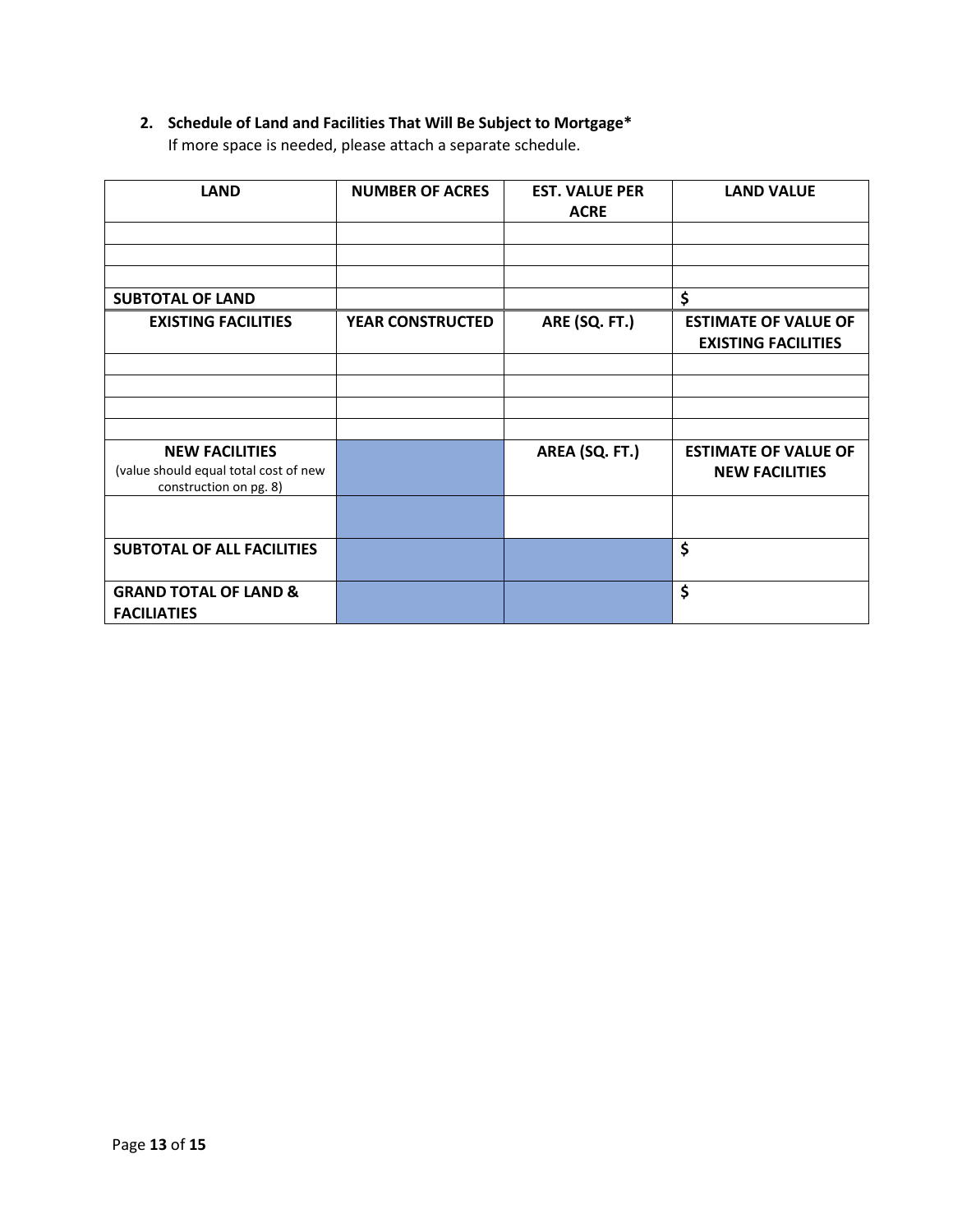#### SIGNATURE PAGE

<span id="page-13-0"></span>In submitting this application, I am granting ARCHDIOCESE OF AGANA permissions to make inquiry of our creditors in its review of our application. The response made throughout this application are accurate to the best of my knowledge or were prepared by others who have been identified in the relevant section.

Signed this \_\_\_\_\_\_ day of \_\_\_\_\_\_\_\_\_\_\_\_\_\_\_\_\_\_\_\_\_\_\_\_\_\_. 20 \_\_\_\_\_\_.

#### **Parish Pastor/School President/ Principal/Other Agency Director**

\_\_\_\_\_\_\_\_\_\_\_\_\_\_\_\_\_\_\_\_\_\_\_\_\_\_\_\_\_\_\_\_\_\_\_\_\_\_\_\_\_\_\_\_\_\_\_\_\_\_\_\_\_

\_\_\_\_\_\_\_\_\_\_\_\_\_\_\_\_\_\_\_\_\_\_\_\_\_\_\_\_\_\_\_\_\_\_\_\_\_\_\_\_\_\_\_\_\_\_\_\_\_\_\_\_

\_\_\_\_\_\_\_\_\_\_\_\_\_\_\_\_\_\_\_\_\_\_\_\_\_\_\_\_\_\_\_\_\_\_\_\_\_\_\_\_\_\_\_\_\_\_\_\_\_\_\_\_\_

\_\_\_\_\_\_\_\_\_\_\_\_\_\_\_\_\_\_\_\_\_\_\_\_\_\_\_\_\_\_\_\_\_\_\_\_\_\_\_\_\_\_\_\_\_\_\_\_\_\_\_\_

Signature

Print Name

**Parish/School Finance Council/Board of Directors**

Signature

Print Name

| FOR OFFICIAL USE ONLY (Approval Signature) |                               |  |  |  |
|--------------------------------------------|-------------------------------|--|--|--|
| <b>Finance Officer</b>                     | Vicar General                 |  |  |  |
| <b>AFC Loans Committee</b>                 | Archbishop                    |  |  |  |
| College of Consultors                      | Date Released and & Approved: |  |  |  |